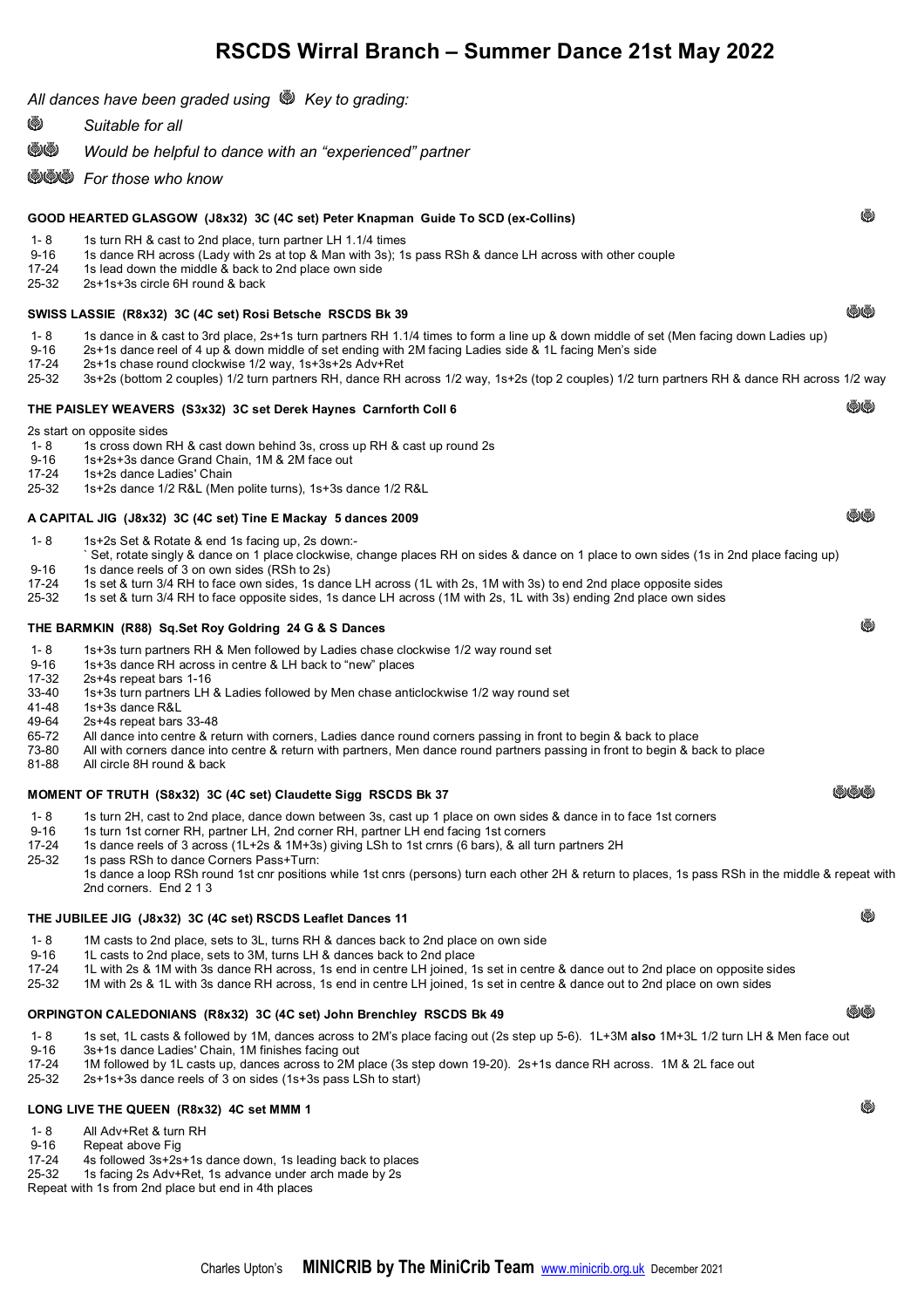# **RSCDS Wirral Branch – Summer Dance 21st May 2022**

#### **Interval**  THE PLATINUM STRATHSPEY (S3x32) 3C set M Fairgrieve W Lothian 70th Bk 1- 8 2s cross RH & cast round 1st corner & dance 1/2 reels of 3 across (2M+3M, 2L+1L pass LSh) ending in lines across 9-16 2s change places RH, cast round 2nd corner (pstn) & dance 1/2 reels of 3 on sides ending in 2nd place opposite sides.  $(3)(2)(1)$ <br>17-20 3s cross RH & cast to 3rd place while 2s cross up & cast to 2nd place while 1s lea 17-20 3s cross RH & cast to 3rd place **while** 2s cross up & cast to 2nd place **while** 1s lead up, cross & cast to 1st place 21-24 All turn 2H to end with 3s in places & 1s+2s in middle ready for… 25-32 1s+2s dance 1/2 diamond Poussette, 1s+3s dance Diamond Poussette **LES REMPARTS DE SÉVILLE (J8x32) 3C (4C set) Aliénor Latour RSCDS Bk 50** NNO NO NO NO NO NO NO NO NO NO NO NO N 1- 8 1s set, cast (2s step up bars 3-4), 1s dance 1/2 Figs 8, 1L round 2s, 1M round 3s 9-16 1s turn LH to face 1st corners & dance set to corners & partner ('Hello-Goodbye') to end 1M between 2s facing down, 1L between 3s facing up<br>17-24 2s+1s+3s Set+Link all set all cross RH 17-24 2s+1s+3s Set+Link, all set, all cross RH 25-32 2s+1s+3s circle 6H round & back **THE SUMMER ASSEMBLY (R88) Sq.Set Roy Goldring RSCDS Bk 35 <b>No. 35** No. 35 **No. 36** No. 36 No. 36 No. 36 No. 36 No. 36 No. 36 No. 36 No. 36 No. 37 No. 38 No. 38 No. 38 No. 38 No. 39 No. 38 No. 39 No. 39 No. 39 No. 39 No. 3 1- 8 All turn RH (4 bars) & **Ladies** dance on 1 place clockwise passing partner RSh & all set to new partners 9-16 Repeat bars 1-8 with new partner. Ladies end opposite original place<br>17-32 Repeat bars 1-16 but all turning LH & **Men** dance on anticlockwise (p 17-32 Repeat bars 1-16 but all turning LH & **Men** dance on anticlockwise (pass partner LSh). All couples now with partner opposite original place 33-48 1s+3s dance RH across then 1M & 3M followed by ptnrs dance cl'wise round outside of set back to original places 2nd & 4th couples repeat 49-56 All Ladies dance Figs of 8 round their partners & corners (start by passing in front of partners) 57-64 All Men dance Figs of 8 round their partners & corners (start by passing in front of partners)<br>65-72 1s+3s change places (3s making an arch) & set, repeat back to places (1s make an arch 65-72 1s+3s change places (3s making an arch) & set, repeat back to places (1s make an arch 73-80 2nd & 4th repeat (4s make 1st arch, 2s make 2nd arch)<br>81-88 All circle 8H round & back All circle 8H round & back SANDY'S SCOTCH BROTH (S3x32) 3C set Gail Sibley Katannuta Bk Nannuta Bk Nannuta B Nannuta B Nannuta B Nannuta B N 1- 8 All circle 6H round  $\&$  back<br>9-16 1s dance down middle  $\&$  s 9-16 1s dance down middle & set, dance up & cast to 2nd place<br>17-24 1s dance Pass+Turn with 1st corners & pass RSh to face 2 1s dance Pass+Turn with 1st corners & pass RSh to face 2nd corners, dance Pass+Turn with 2nd corners to end 2nd place own sides 25-32 Promenade (Chaperoned) Chain progression: `25-26 2s & 3s 3/4 turn partner RH into middle while 1s dance clockwise 1/4 round the set picking up 2L/3M … `27-30 who promenade 1/2 way clockwise **while** middle people (2M + 3L) turn LH 1.1/2. `31-32 2s & 3s turn partner RH 3/4 to own sides **while** 1s dance clockwise 1/4 round to end in 2nd place. 3 1 2 **HOOPER'S JIG** (J8x32) 3C (4C set) MMM 2  $\bullet$  1- 8 All clap & 1s cross passing RSh, cast to 2nd place & dance RH across with 3s 9-16 All clap & 1s cross passing RSh, cast to 1st place & dance LH across with 2s<br>17-24 1M+3L change places RH & 1L+3M change places RH (as 1M+3L loop round 17-24 1M+3L change places RH & 1L+3M change places RH (as 1M+3L loop round), 1M+3L change places RH (as 1L+3M loop round) & 1L+3M cross LH 1L ending in 2nd place (as 1M casts to 2nd pl), 2s step up on bars 23 - 24 25-32 2s+1s dance R&L. 2 1 3 **MAXWELL'S RANT (R8x32) 3C (4C set) David Rutherford RSCDS Bk 18** New York Control and AXWELL'S RANT (R8x32) 3C (4C set) David Rutherford RSCDS Bk 18

- 1- 8 1s cross down to dance reflection reels of 3 on opposite sides<br>9-16 1s cross down to dance reflection reels of 3 on own sides
- 9-16 1s cross down to dance reflection reels of 3 on own sides<br>17-24 1s cross RH cast to 2nd place & dance 1/2 Fig of 8 round
- 1s cross RH, cast to 2nd place & dance 1/2 Fig of 8 round 2s
- 25-32 1s dance down between the 3s, cast up to 2nd place & 2s+1s+3s turn partners RH

### GLENGARRY HOMESTEAD (S4x32) 4C set John Brenchley Kangaroo Paw Names **Contract Set Accord 1999**

- 1- 8 1s+3s dance 1/2 Figs of 8 round 2s/4s, 1s+3s dance down 1 place & turn inwards face up **as** 2s **also** 4s dance up 1 pl & in to face 1s/3s & all set
- 9-16 2s+1s **also** 4s+3s circle 4H round to left, all dance 1/2 RSh reels of 4 on sides but end with 1s+4s 3/4 turning LH bringing Ladies into centre 1s+4s dance the Targe : -
	- 17-18 1st & 4th Ladies 3/4 turn RH **while** Men dance 1/4 way round anticlockwise
		- 19-20 1st Man with 4th Lady & 1st Lady with 4th Man full turn LH
		- 21-22 1st & 4th Ladies 3/4 turn RH **while** Men dance 1/4 way round anticlockwise
	- 23-24 1st Man with 4th Lady & 1st Lady with 4th Man turn LH to end on sides (3) 1 (4) 2

25-32 All dance 1/2 RSh reels of 4 on sides, all set & 3s+4s cross to own sides. End 2 4 1 3

## **MUIRLAND WILLIE (J8x32) 3C (4C set) RSCDS Bk 21** NNN

- 1- 4 1s lead down middle & cross over to cast up to 2nd pl **while** 2s set & cross RH to 3rd pl **while** 3s cast up to 1st place & cross RH
- 5- 8 All set & 1/2 turn 2H to own side<br>9-16 Repeat bars 1- 8 from new pstns
- 9-16 Repeat bars 1-8 from new pstns<br>17-24 1s lead up to 1st place (4 bars)
- 1s lead up to 1st place (4 bars); 1s set (2 bars) then 1s+2s set advancing ready for ...
- 25-32 1s+2s dance Poussette. 2 1 3

## **MRS MACPHERSON OF INVERAN (R8x32) 3C (4C set) John Drewry Bon Accord Bk** N

- 1- 8 1s dance Inveran Reels with 2s+3s
- 9-16 1s turn RH 1.1/2 times moving down to 2nd place opp sides (2s step up); 1s cast up behind 2s & cross down to 2nd place own side<br>17-24 2s+1s+3s dance Grand Chain
- 17-24 2s+1s+3s dance Grand Chain<br>25-32 2s+1s+3s circle 6H round & ba
- 2s+1s+3s circle 6H round & back